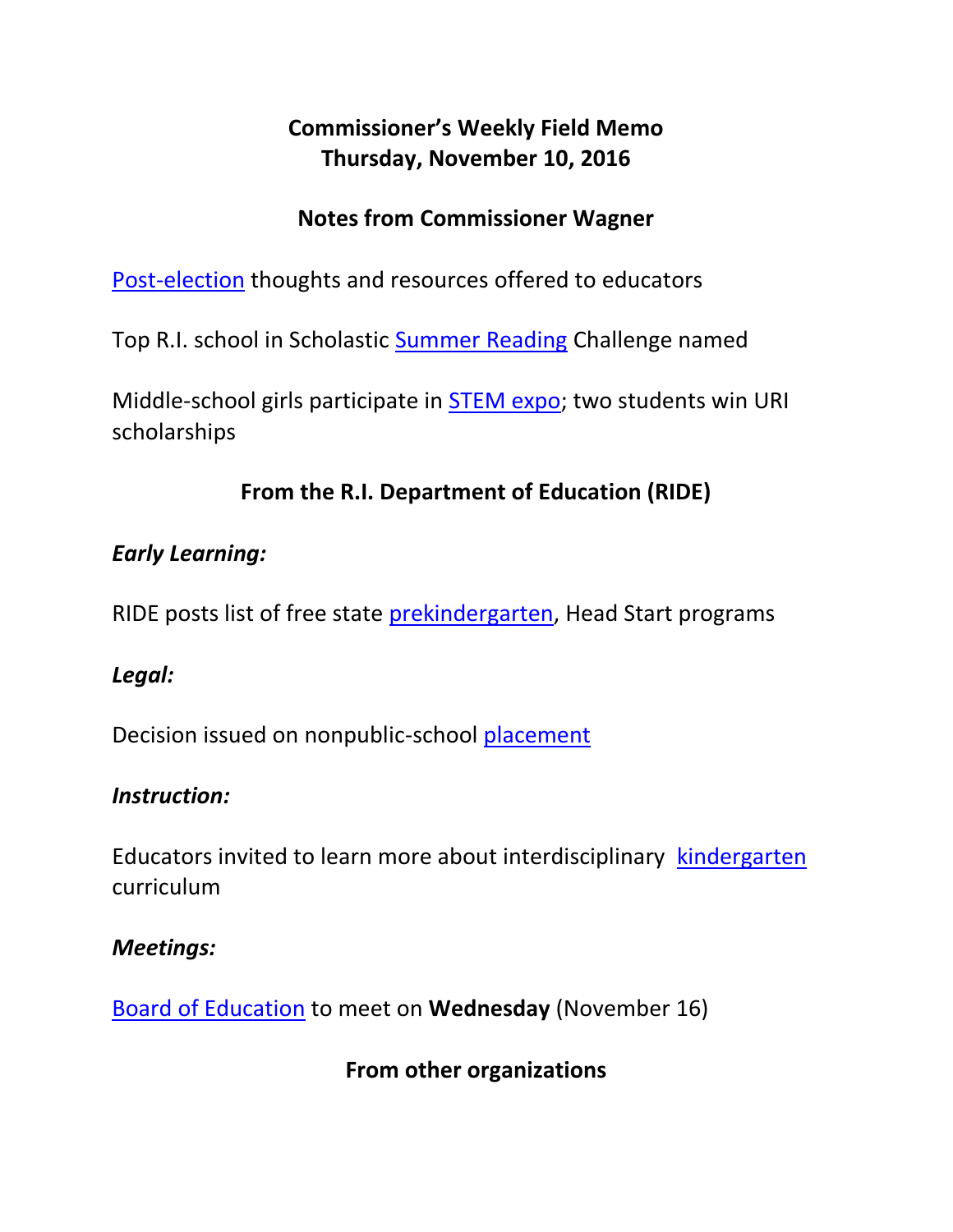*Reminder*: DownCity Design offers free fellowships for teachers interested in [project-based instruction;](#page-6-0) deadline, **November 18**

Write Rhode Island accepting [story submissions,](#page-6-1) holding writing workshops for students

#### **Action Item Calendar**

December 9 – [Textbook-](http://www.ride.ri.gov/Portals/0/Uploads/Documents/FieldMemos/100716-FM.pdf)verification forms due

### **Notes from Commissioner Wagner**

#### <span id="page-1-0"></span>**Post-election thoughts and resources offered to educators**

This election season was exhausting, and when educators are faced with a tough situation, we do what we do best – we teach.

Over the coming weeks and months, let's help our children engage with others, ask questions, form thoughtful opinions, express themselves, test their ideas, be kind, learn and grow. Let's help all kids dream, design, and build a better and still better world.

Our strategic plan captures it well: "All of our graduates will be ready to investigate the world, recognize the perspectives of others, communicate their ideas to diverse audiences, and take actions to improve conditions in our world."

To paraphrase Churchill: Democracy is the worst form of government, except for all the others. A periodic peaceful transfer of power following cycles of flash and fury is one of the wonders of our American democratic republic. Let's help our children understand the elegant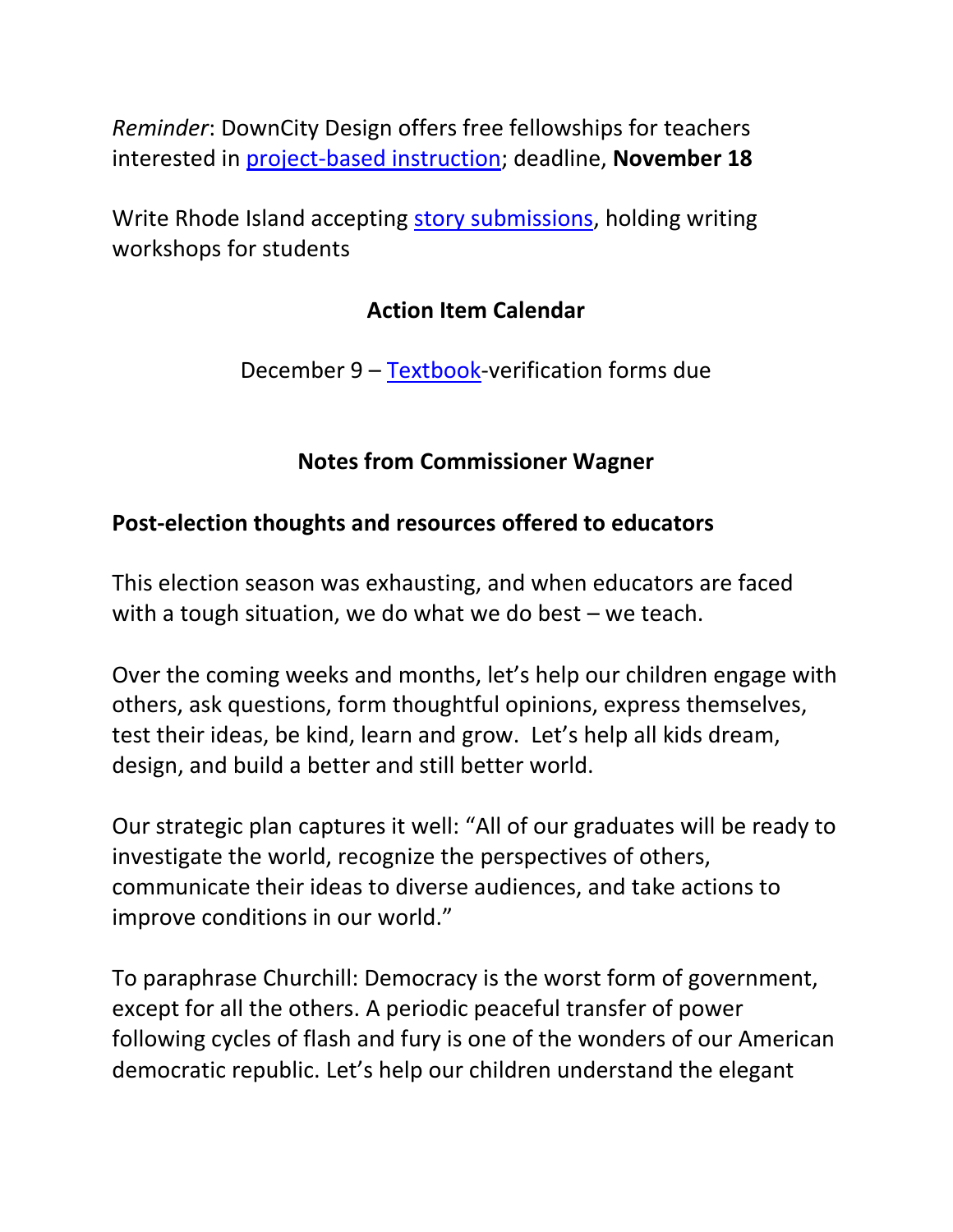complexities of their government, the heritage and promise of our diverse people.

You will find a thoughtful collection of post-election resources at Share [My Lesson,](https://sharemylesson.com/collections/post-election-collection) a professional-learning site powered by our colleagues at the AFT*.*

When we teach our children, we can make a difference – a big difference.

### <span id="page-2-0"></span>**Top R.I. school in Scholastic Summer Reading Challenge named**

Congratulations to the students, educators, and families at the Marieville Elementary School, in North Providence, the top Rhode Island school in the [Scholastic](http://www.scholastic.com/ups/campaigns/src-2016#top/3) Summer Reading Challenge. The kids at Marieville read for a total 722,239 minutes this summer – tops in Rhode Island!

# <span id="page-2-1"></span>**Middle-school girls participate in STEM expo; two students win URI scholarships**

The Tech Collective reports to us that 125 middle-school students and ten educators from Sophia Academy, Woonsocket Middle School, Paul Cuffee Middle School, and Calcutt Middle School (Central Falls) attended [Tech Collective's](http://www.tech-collective.org/) sixth annual STEM in the Middle Girls' Career Expo, held at Rhode Island College. The expo was supported by funds from a [Real Jobs Rhode Island](http://www.dlt.ri.gov/realjobs/) grant and was sponsored by IBM and Dassault Systemes Simulia.

STEM in the Middle aims to raise awareness and participation in the STEM (Science, Technology, Engineering, and Mathematics) fields at the middle-school level. Students attended 12 hands-on interactive STEM workshops throughout the morning. The workshops were designed and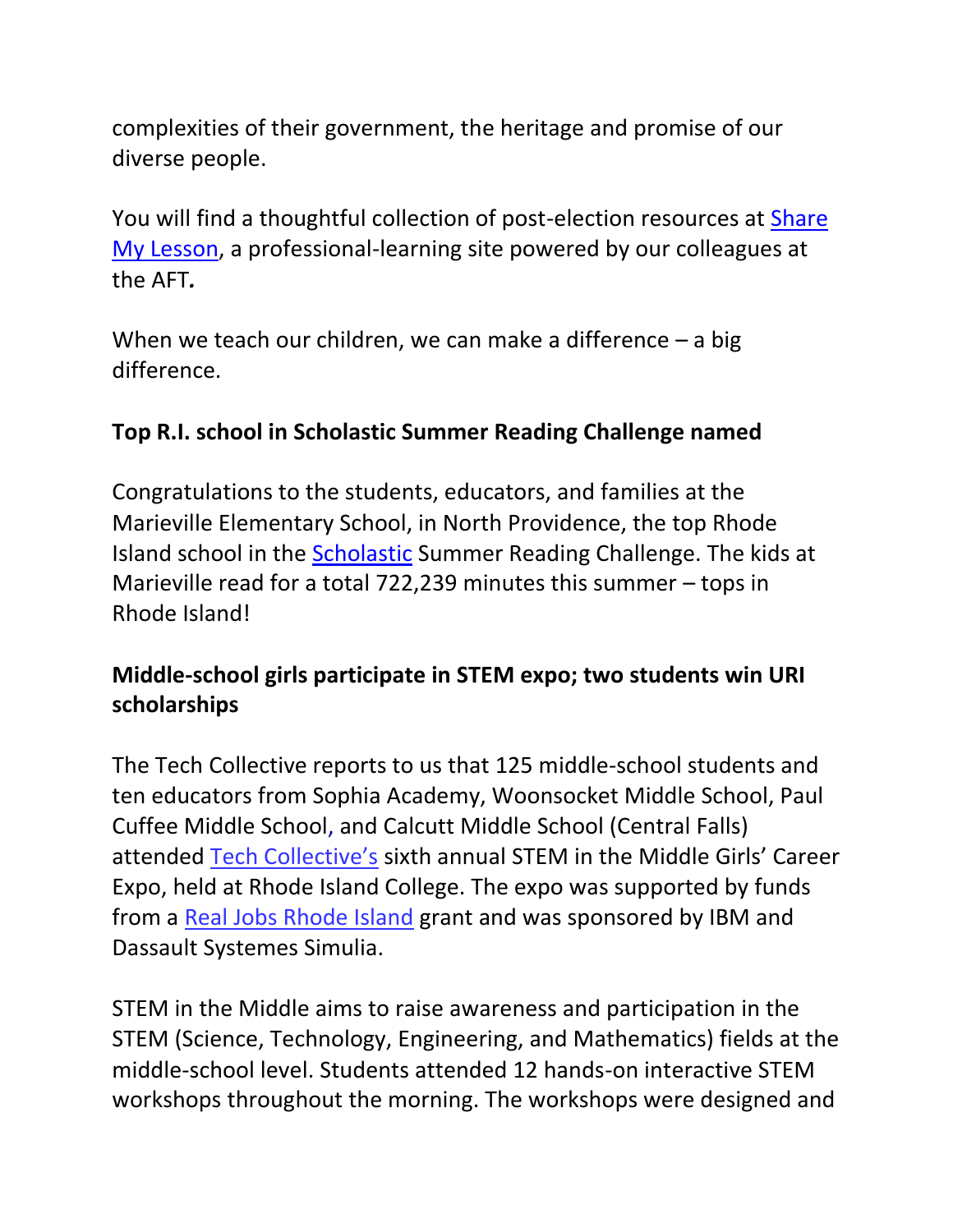facilitated by female industry professionals, RIC faculty, and students from the William M. Davies, Jr. Career and Technical High School and North Kingstown High School. Workshop topics included computer science, cosmology, biotechnology, engineering, environmental science and environmental engineering, marine science, wearable technology, and laser printing. Sophie Girard, a junior at North Kingstown High, and Viviana Barrientos, a senior at Davies, who designed and facilitated two of the workshops, are two of the recipients of the 2016 GRRL Tech/URI Scholarship essay contest. The theme of the essay was to design an interactive, hands-on workshop for middle school girls while staying within a \$100 budget. Sophie and Viviana's essays were chosen out of a field of more than 80 applicants. The topic of Sophie's workshop was "Heating Your House - Helping Our Home" and Viviana had the girls building anemometers out of everyday household items. If Sophie and Viviana are accepted at URI each will receive a \$20,000 scholarship. Congratulations to Sophie and Viviana!

### **From RIDE**

### *Early Learning:*

### <span id="page-3-0"></span>**RIDE posts list of free state prekindergarten, Head Start programs**

Rhode Island State Pre-K and Head Start programs offer free, highquality preschool programs for young children. Click [here](http://www.ride.ri.gov/Portals/0/Uploads/Documents/Instruction-and-Assessment-World-Class-Standards/Early-Childhood/2016-2017%20RI%20Pre-K%20Head%20Start%20Coordination%20Outreach.pdf) for a list of programs available in each community. Openings can occur throughout the school year, so encourage families to contact programs to see if there is a current opening or to get on the waiting list. Children who attend high-quality preschool develop strong social skills, richer vocabularies, and basic math skills.

#### *Legal:*

#### <span id="page-3-1"></span>**Decision issued on nonpublic-school placement**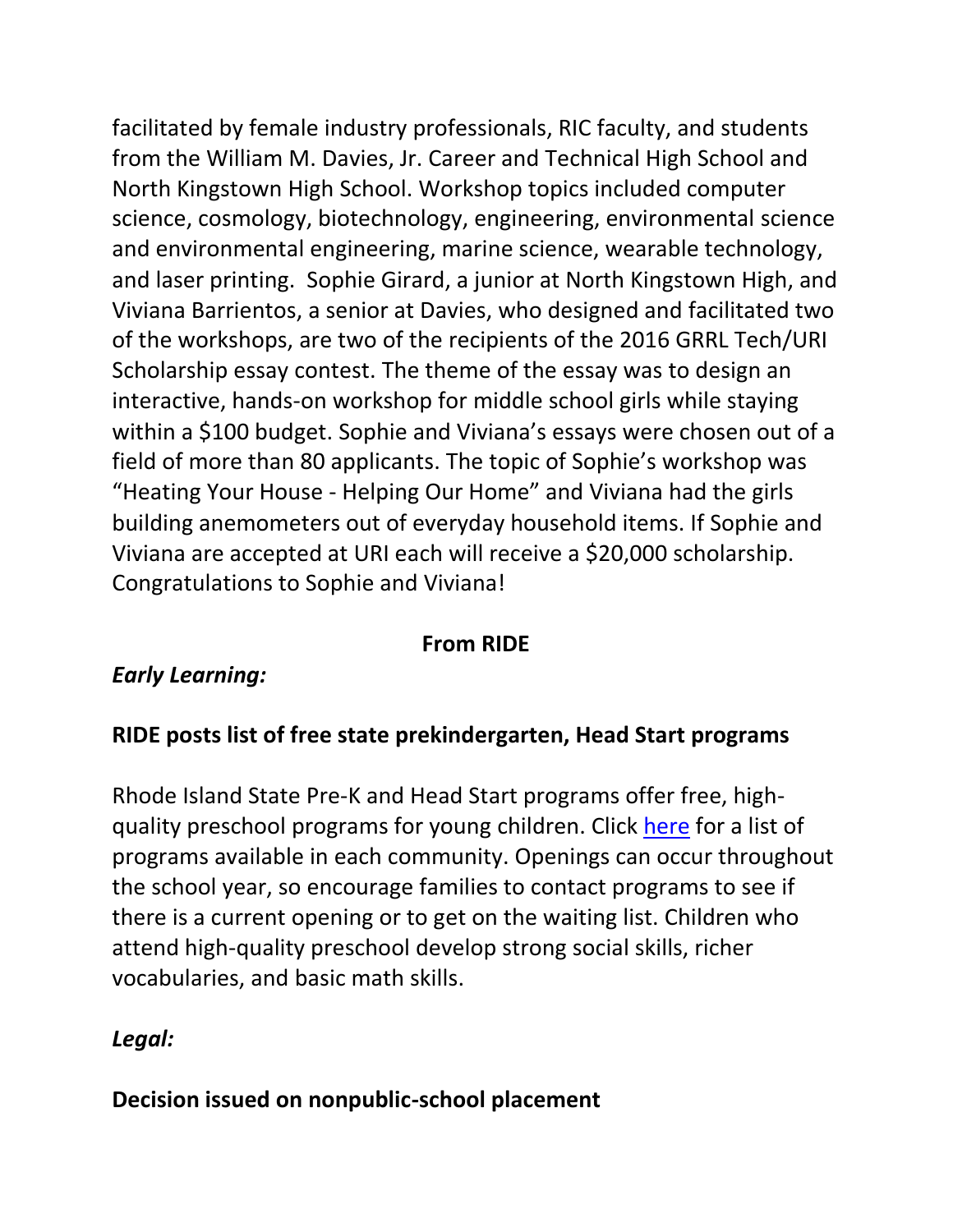RIDE has issued this Commissioner's Decision on placement in a nonpublic school:

B. Doe v. Bristol Warren School District and Mount Pleasant Academy: "Parent was not entitled to interim order to maintain her child at Mount Pleasant Academy after the director of this private school, and the child's 504 team, made a determination that he no longer met criteria for attendance and was no longer benefitting from his placement there. Additional time for the LEA to secure a new and appropriate placement for this student was requested."

[http://www2.ride.ri.gov/applications/RideDirectory/DOCS/201](http://www2.ride.ri.gov/applications/RideDirectory/DOCS/2016/023-16_B._Doe_v._Bristol_Warren_and_Mount_Pleasant_Academy010316.pdf) [6/023-](http://www2.ride.ri.gov/applications/RideDirectory/DOCS/2016/023-16_B._Doe_v._Bristol_Warren_and_Mount_Pleasant_Academy010316.pdf) 16 B. Doe v. Bristol Warren and Mount Pleasant Academy [010316.pdf](http://www2.ride.ri.gov/applications/RideDirectory/DOCS/2016/023-16_B._Doe_v._Bristol_Warren_and_Mount_Pleasant_Academy010316.pdf)

#### *Instruction:*

# <span id="page-4-0"></span>**Educators invited to learn more about interdisciplinary kindergarten curriculum**

Last month, 23 kindergarten teachers from 7 districts began learning how to implement an interdisciplinary kindergarten curriculum, developed by the Boston Public Schools (BPS), with professional development support from BPS and coaching support from the Education Development Center. This training is part of a pilot project sponsored by our Race to the Top – Early Learning Challenge grant, with the aim of supporting developmentally appropriate, Common Corealigned kindergarten teaching and learning.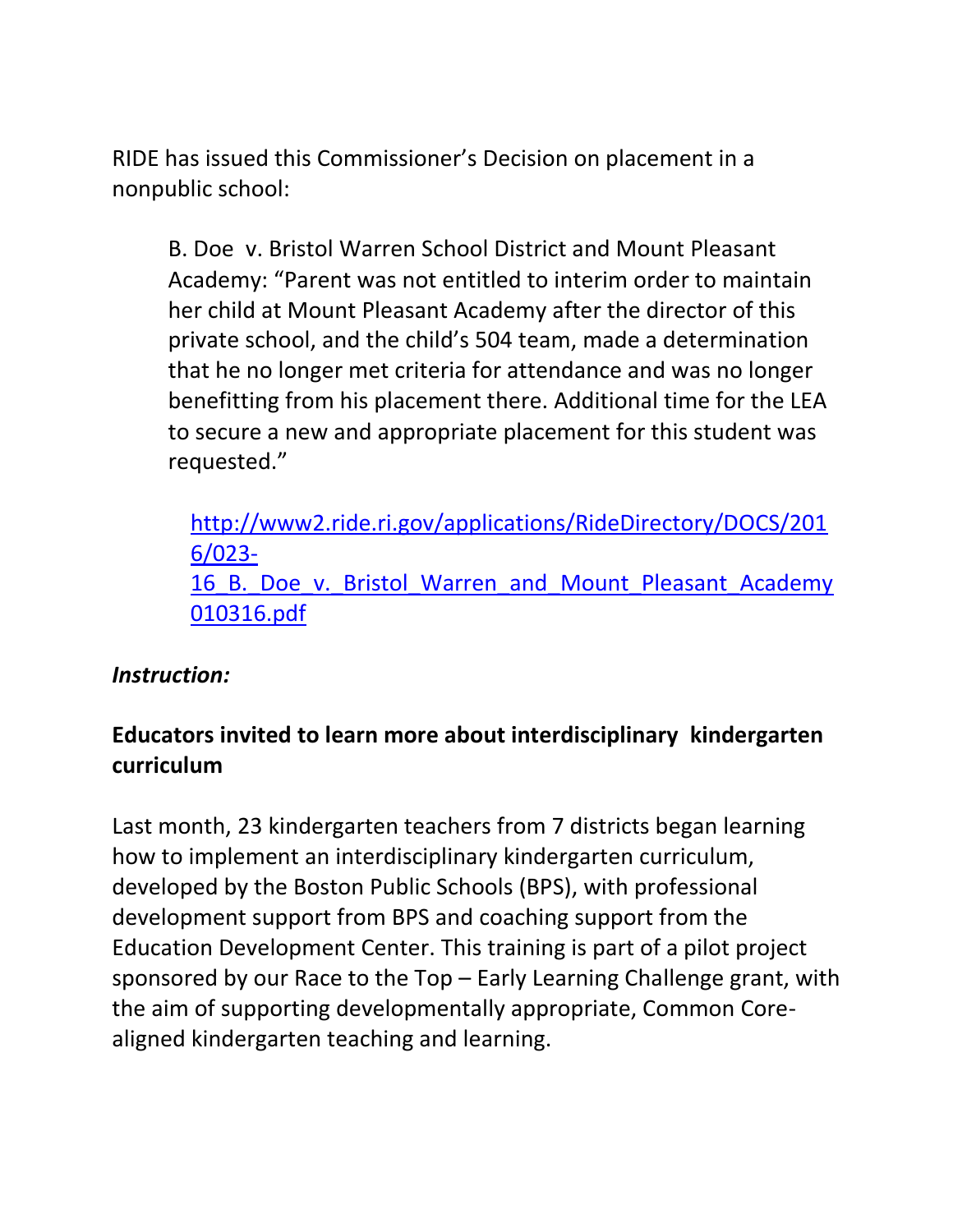The catalyst for this initiative was a concern regarding the ability to implement the rigorous Rhode Island standards in ways that are both consistent with how kindergarteners learn best and aligned with the Common Core standards. RIDE then worked with Education Development Center to develop an approach that began this past September with the first ever Rhode Island kindergarten conference and that continues with the curriculum and coaching pilot. In an effort to build LEA capacity, reading specialists and coaches from each LEA are joining the kindergarten teachers in the professional development sessions and participating in special coach-training days.

This initiative is generating an unusual level of enthusiasm among teachers, coaches, and school and district leaders. Educators have begun to create learning centers where children are reading, writing, speaking, and listening, in addition to building with blocks, creating art, taking on roles through dramatization, and conducting science, engineering, and math investigations. We encourage LEAs interested in learning more about the BPS curricula to check out the BPS [website,](http://bpsearlychildhood.weebly.com/focus-on-k2-kindergarten.html) read a feature about BPS in [Atlantic Monthly,](http://www.theatlantic.com/education/archive/2016/08/what-bostons-preschools-get-right/493952/?utm_source=atltw) and view a [PBS video](http://bpsearlychildhood.weebly.com/focus-on-k2-kindergarten.html) highlighting BPS's positive work in early-childhood education.

If you have questions about the RIDE K-Pilot initiative, please email Diane Girard, at [diane.girard@ride.ri.gov.](mailto:diane.girard@ride.ri.gov)

#### *Meetings:*

#### <span id="page-5-0"></span>**Board of Education to meet on Wednesday (November 16)**

The next Board of Education quarterly meeting will take place on **Wednesday** (November 16), at 5:30 p.m., at the Community College of Rhode Island (Room 4090), 400 East Ave., Warwick. RIDE will [post](http://www.ride.ri.gov/BoardofEducation/MeetingSchedule,AgendasandMinutes.aspx) the agenda on **Monday** (November 14), by 5:30 p.m.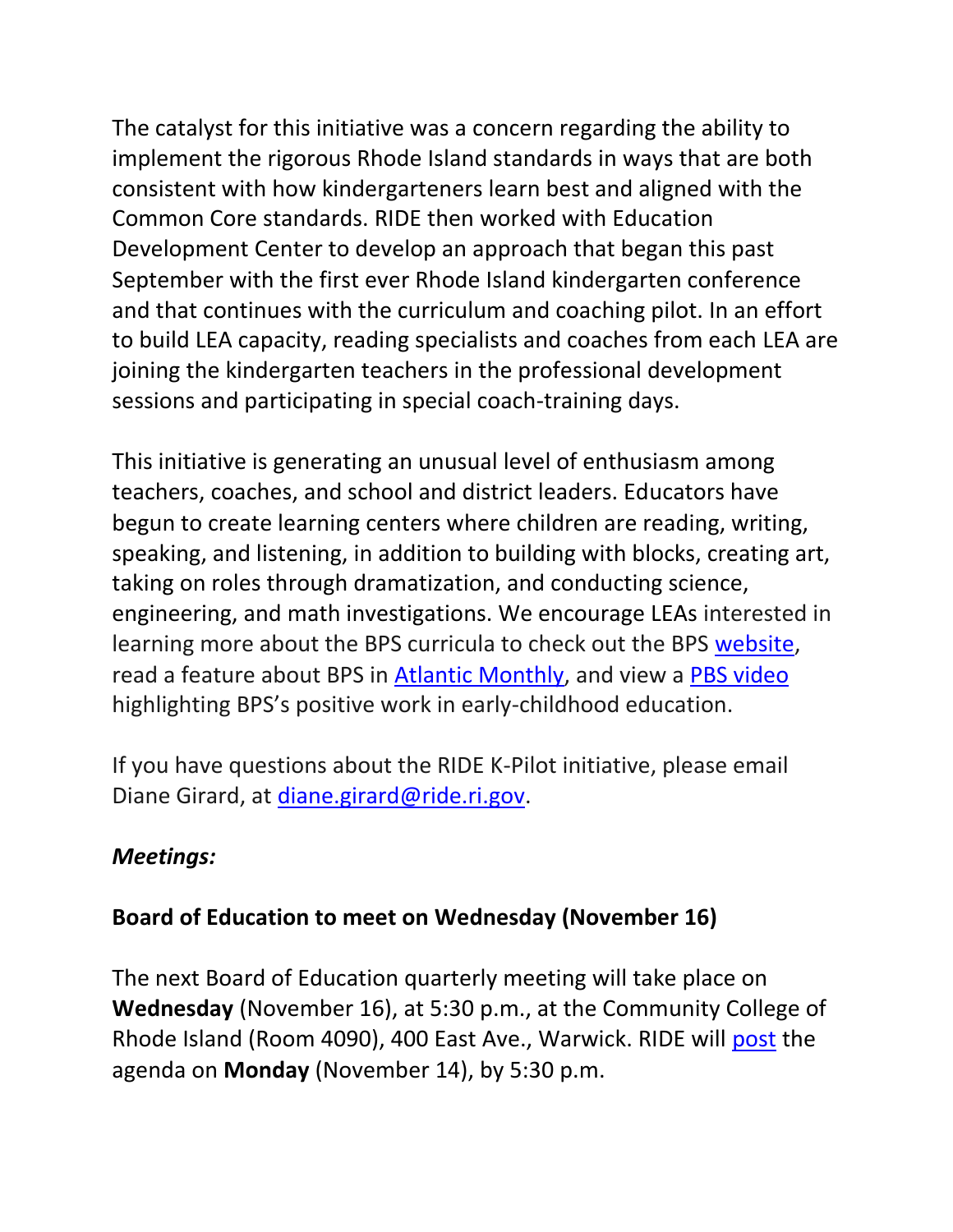#### **From other organizations**

### <span id="page-6-1"></span><span id="page-6-0"></span>*Reminder***: DownCity Design offers free fellowships for teachers interested in project-based instruction; deadline, November 18**

[DownCity Design](http://www.downcitydesign.org/) is offering a free professional-development series for Rhode Island educators beginning in January. The Innovative Educator fellowship will bring together teachers from across Rhode Island interested in using Design Thinking to guide their students through project-based investigations in science, social studies, language arts, and more. Innovative Educator fellows will gather five times over the course of the school year to develop and test hands-on, standardsaligned curricula that create meaningful and fun learning experiences. The application deadline is **November 18**. To learn more and apply, please click [here.](http://www.downcitydesign.org/innovative-educator)

### **Write Rhode Island accepting story submissions, holding writing workshops for students**

Submissions are now open for Write Rhode Island, a writing competition for students. Students in grades 8 to 12 can submit one story that incorporates Rhode Island. Visit the Write Rhode Island page on School One website, [www.school-one.org,](http://www.school-one.org/) and click on the Submit button.

Write Rhode Island is holding several writing workshops in the coming weeks. The Newport Art Museum is hosting workshops on **Monday**  (November 14), November 21 and 28, at 3:30 p.m. Please contact Maggie, at theNewport Art Museum to sign up: 848-2787 or [registration@newportartmuseum.org.](mailto:registration@newportartmuseum.org)

The Fox Point Library will hold a workshop Tuesday (November 15), at 6 .pm. Please contact the teen librarian, at 331-0390, for information.